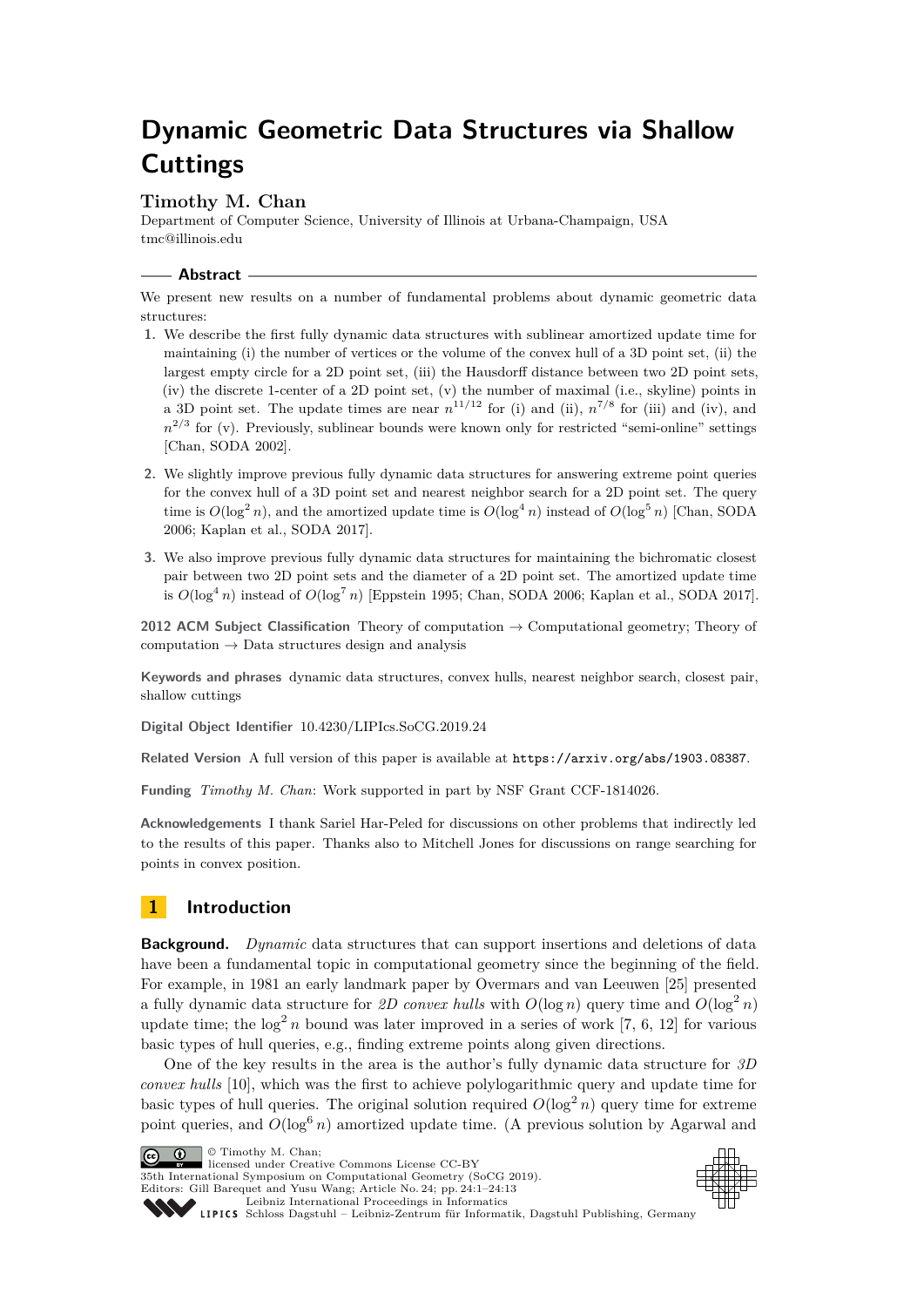## **24:2 Dynamic Geometric Data Structures via Shallow Cuttings**

Matoušek [\[4\]](#page-11-1) had  $O(n^{\epsilon})$  query or update time for an arbitrarily small constant  $\epsilon > 0$ .) Recently Kaplan et al. [\[21\]](#page-12-5) noted a small modification of the data structure, improving the update time to  $O(\log^5 n)$ . The result has numerous applications, including dynamic 2D *nearest or farthest neighbor search* (by the standard lifting map). Another application is dynamic *2D bichromatic closest pair* (i.e., computing  $\min_{p \in P} \min_{q \in Q} ||p - q||$  for two planar point sets *P* and *Q*) or dynamic 2D diameter (i.e., computing  $\max_{p \in P} \max_{q \in P} ||p - q||$  for a planar point set *P*): Eppstein [\[18\]](#page-12-6) gave a clever, general technique reducing dynamic closest/farthest pair problems to dynamic nearest/farthest neighbor search, which increased the update time by a  $\log^2 n$  factor; when combined with the above, this yielded an  $O(\log^7 n)$ update time bound.

For many other problems, polylogarithmic update time appears more difficult, and getting sublinear update time is already challenging. For example, in SoCG 2001, the author [\[8\]](#page-12-7) obtained a dynamic data structure for the *width* of a 2D point set with  $O^*(\sqrt{n})$  amortized update time.<sup>[1](#page-1-0)</sup> (Part of the difficulty is that the width problem is neither "decomposable" nor "LP-type".) Sublinear update time is known for a few other assorted geometric problems, such as *dynamic connectivity* for the intersection graph of geometric objects [\[14\]](#page-12-8).

In SODA 2002, the author [\[9\]](#page-12-9) explored still more challenging dynamic geometric problems, including maintaining

- **(i)** the number of vertices and facets of a 3D convex hull, or its volume,
- **(ii)** the *largest empty circle* for a 2D point set (with center restricted to be inside a fixed triangle),
- (iii) the *Hausdorff distance* for 2D point sets *P* and *Q* (i.e., computing  $\max_{q \in Q} \min_{p \in P} ||p-q||$ for two planar point set), and
- (iv) the *discrete* 1-center of a 2D point set *P* (i.e., computing  $\min_{q \in P} \max_{p \in P} ||p q||$ ).

The paper [\[9\]](#page-12-9) obtained sublinear results only for the *insertion-only* case and the *off-line* case (where we are given the entire update sequence in advance), or a generalization of both – the *semi-online* case (as defined by Dobkin and Suri [\[17\]](#page-12-10), where we are given the deletion time of an element when it is inserted). The update time bounds were  $O^*(n^{7/8})$  for (i) and (ii), and  $O^*(n^{5/6})$  for (iii) and (iv).

None of these four problems are "decomposable". In particular, problem (i) is nontrivial since known methods such as [\[10\]](#page-12-3) for 3D convex hull queries do not maintain the global hull explicitly, unlike Overmars and van Leeuwen's original data structure for 2D convex hulls. Problem (ii) also seems to require explicit maintenance of a 3D convex hull (lifted from the 2D farthest-point Voronoi diagram). Problems (iii) and (iv) are max-min or min-max problems, and lack the symmetry of min-min and max-max problems that enable Eppstein's technique. For all these problems, the fully dynamic case has remained open.

## **New results.**

**1.** We present the first fully dynamic data structures with sublinear update time for Problems (i)–(iv). The amortized update time bounds are  $O^*(n^{11/12})$  for (i) and (ii), and  $O^*(n^{5/6})$ for (iii) and (iv).

The approach is general enough to be applicable to many more problems; for example, we can maintain the number of maximal or "skyline" points (points that are not dominated by other points) in a 3D point set in  $O^*(n^{2/3})$  amortized time.

<span id="page-1-0"></span><sup>&</sup>lt;sup>1</sup> Throughout the paper, we use the  $O^*$  notation to hide small extra factors that are polylogarithmic, or in some cases,  $o(n^{\varepsilon})$  for an arbitrarily small constant  $\varepsilon > 0$ .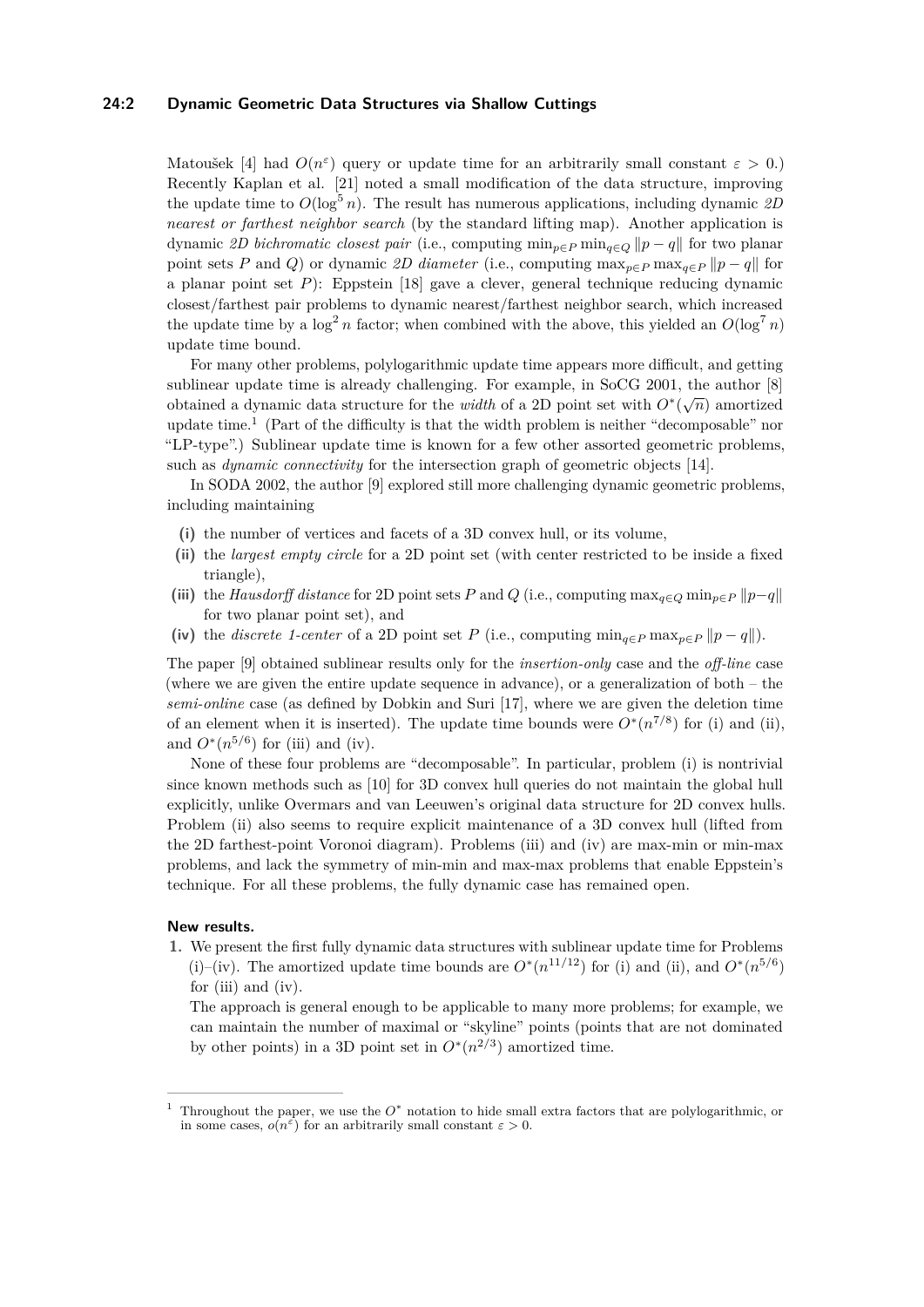## **T. M. Chan 24:3**

**2.** For basic 3D convex hull queries (e.g., extreme point queries) and 2D nearest neighbor search, as mentioned, Kaplan et al. [\[21\]](#page-12-5) have lowered the amortized update time of the author's fully dynamic data structure [\[10\]](#page-12-3), from  $O(\log^6 n)$  to  $O(\log^5 n)$ . We describe a further logarithmic-factor improvement, from  $O(\log^5 n)$  to  $O(\log^4 n)$ .

Although this improvement is admittedly small, the importance of the result stems from its many applications [\[10\]](#page-12-3); for example, we can now compute the *convex (or onion) layers* of a 3D point set in  $O(n \log^4 n)$  time, and the *k*-level in an arrangement of planes in 3D in  $O(n \log n + f \log^4 n)$  time where *f* is the output size.

**3.** For bichromatic closest pair and diameter in 2D, combining Eppstein's technique [\[18\]](#page-12-6) with the above new result on dynamic nearest neighbor search already gives a slightly improved amortized update time of  $O(\log^6 n)$ . We describe a further, more substantial improvement that eliminates the two extra logarithmic factors caused by Eppstein's technique [\[18\]](#page-12-6). The new update time bound is  $O(\log^4 n)$ .

Dynamic bichromatic closest pair has applications to other problems. For example, we can now maintain the Euclidean minimum spanning tree of a 2D point set with  $O(\log^6 n)$ amortized update time by using another reduction of Eppstein [\[18\]](#page-12-6) combined with known results for dynamic minimum spanning trees for graphs [\[20\]](#page-12-11).

**Techniques.** The common thread in all of our new methods is the use of *shallow cuttings*: Let *H* be a set of *n* hyperplanes in  $\mathbb{R}^d$ . The *level* of a point *q* refers to the number of hyperplanes of *H* strictly below *q*. A (*k, K*)*-shallow cutting* is a collection of cells covering all points of level at most *k*, such that each cell intersects at most *K* hyperplanes. The *conflict list*  $H_{\Delta}$  of a cell  $\Delta$  refers to the subset of all hyperplanes of *H* intersecting  $\Delta$ .

Matoušek [\[23\]](#page-12-12) proved the existence of shallow cuttings with small number of cells. Specifically, in 3D, the main lemma can be stated as follows:<sup>[2](#page-2-0)</sup>

<span id="page-2-1"></span>▶ Lemma 1. (Shallow Cutting Lemma) *Given a set H of n planes in*  $\mathbb{R}^3$  *and a parameter*  $k \in [1, n]$ *, there exists a*  $(k, O(k))$ *-shallow cutting with*  $O(n/k)$  *cells, where each cell is a "downward" tetrahedron containing*  $(0, 0, -\infty)$ . The cutting, together with the conflict lists of *all its cells, can be constructed in O*(*n* log *n*) *time.*

The construction time was first shown by Ramos [\[26\]](#page-12-13) with a randomized algorithm. Later, Chan and Tsakalidis [\[15\]](#page-12-14) obtained the first  $O(n \log n)$ -time deterministic algorithm.

To see how static shallow cuttings may be useful for dynamic geometric data structures, observe that most of the problems considered here are related to the lower envelope of a dynamic set of planes in  $\mathbb{R}^3$  (via duality or the standard lifting transformation). Usually, the bottleneck lies in deletions rather than insertions. Basically, a shallow cutting provides a compact implicit representation of the  $(< k$ )-level, which is guaranteed to cover the lower envelope even when up to *k* deletions have occurred.

A further idea behind all our solutions is to classify planes into two types, those that intersect few cells of the shallow cutting, and those that intersect many cells. The latter type of planes may be bad in slowing down updates, but the key observation is that there can't be too many bad elements.

The new sublinear solutions to Problems  $(i)-(iv)$ , described in Sections [2](#page-3-0)[–3,](#page-6-0) are obtained by incorporating the shallow cutting idea with the previous techniques from [\[9\]](#page-12-9), based on periodic rebuilding. The entire solution is conceptually not complicated at all, and the

<span id="page-2-0"></span><sup>&</sup>lt;sup>2</sup> Matoušek's original formulation in  $\mathbb{R}^d$  states the existence of a  $(k, n/r)$ -shallow cutting with  $O(r^{\lfloor d/2 \rfloor}(1+\epsilon))$  $kr/n)^{\lceil d/2 \rceil}$  cells.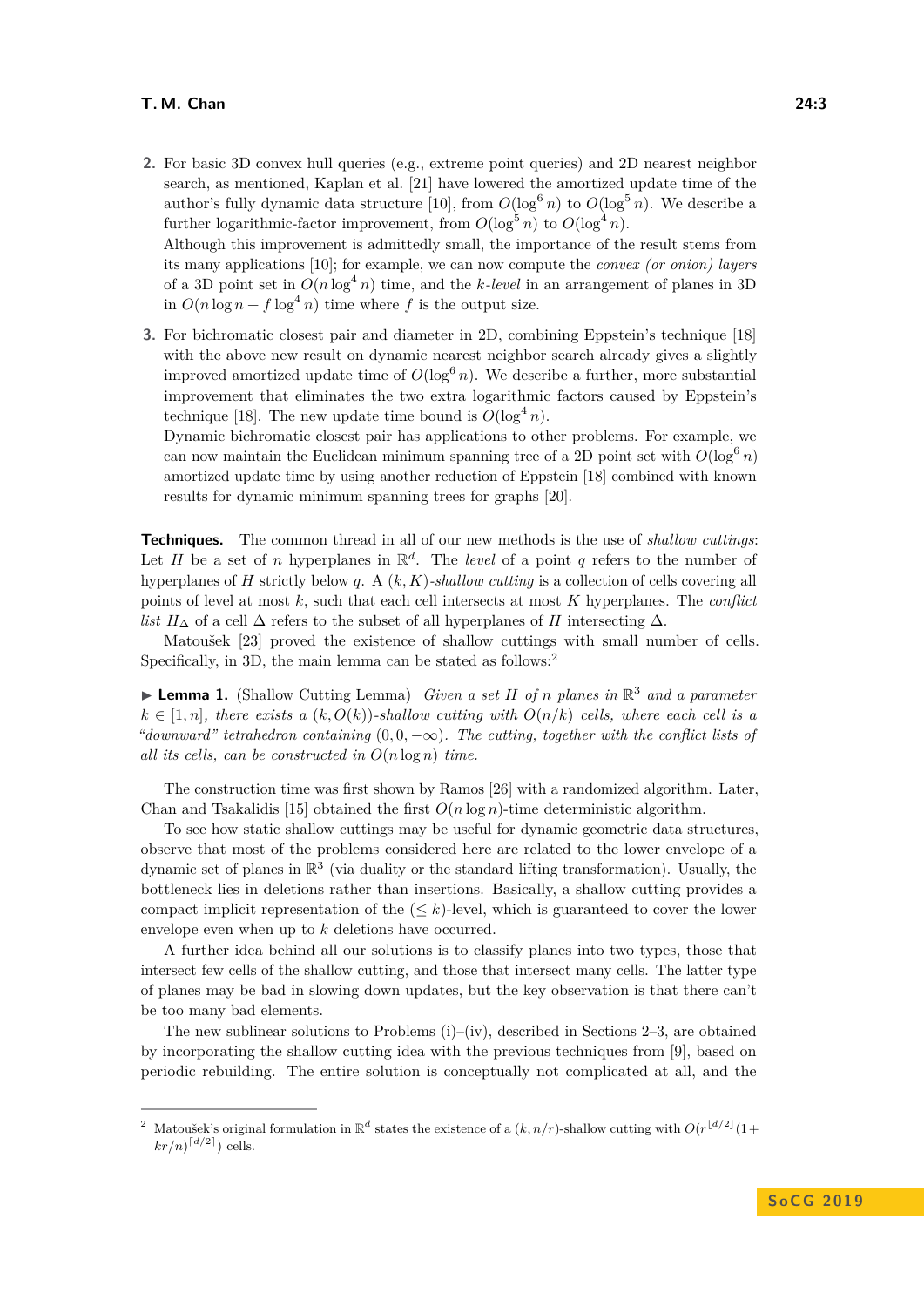## **24:4 Dynamic Geometric Data Structures via Shallow Cuttings**

description for Problem (i) fits in under two pages, assuming the availability of known range searching structures. As are typical in other works on data structures with sublinear update time with "funny" exponents, parameters are judiciously chosen to balance several competing costs.

The shallow cutting idea has actually been exploited before in dynamic data structures for basic 3D convex hull queries: Agarwal and Matoušek [\[4\]](#page-11-1) used shallow cuttings recursively (which caused some loss of efficiency), while the author [\[10\]](#page-12-3) used a hierarchy of shallow cuttings, for logarithmically many values of *k*. The above application of shallow cuttings to Problems (i)–(iv) is even more elementary – we only need a single cutting. (This makes it all the more embarassing that the idea was missed till now.)

For basic 3D convex hull queries and 2D nearest neighbor search, our improvement is less innovative. Described in Section [4](#page-8-0) (which can be read independently of the previous sections), it is based on the author's original data structure [\[10\]](#page-12-3), with Kaplan et al.'s logarithmicfactor improvement [\[21\]](#page-12-5), plus one extra idea to remove a second logarithmic factor: the main observation is that Chan and Tsakalidis's algorithm for shallow cuttings [\[15\]](#page-12-14) already constructs an entire hierarchy of  $O(\log n)$  cuttings in  $O(n \log n)$  time, not just a single cutting. However, the hierarchy needed for the data structure in [\[10\]](#page-12-3) requires some planes be pruned as we go from one cutting to the next, so Chan and Tsakalidis's algorithm cannot be applied immediately. Still, we show that some nontrivial but technical changes (as explained in the appendix) can fix the problem.

For 2D bichromatic closest pair and diameter, our  $\log^2 n$ -factor improvement, described in Section [5,](#page-10-0) is a bit more interesting. We still do not know how to improve Eppstein's general reduction [\[18\]](#page-12-6) from dynamic closest pair to dynamic nearest neighbor search, but intuitively the blind combination of Eppstein's technique with the author's dynamic data structure for 2D nearest neighbor search seems wasteful, since both share some commonalities (both are sophisticated variants of the *logarithmic method* [\[5\]](#page-11-2), and both handle deletions via re-insertions of elements into smaller subsets). To avoid the redundancy, we show how to directly modify our dynamic data structure for 2D nearest neighbor search to solve the dynamic 2D bichromatic closest pair problem. The resulting modification completely bypasses Eppstein's "conga line" structure [\[18,](#page-12-6) [19\]](#page-12-15), and turns out to cause no increase to the  $O(\log^4 n)$  bound.

## <span id="page-3-0"></span>**2 Dynamic 3D Convex Hull Size**

We begin with our new sublinear-time fully dynamic data structure for maintaining the number of vertices/facets of the convex hull of a dynamic 3D point set. The solution is based on the use of shallow cuttings (Lemma [1\)](#page-2-1) and the author's previous semi-online data structure [\[9\]](#page-12-9).

► **Theorem 2.** We can maintain the number of vertices, edges, and facets for the convex *hull of a dynamic set of n points in*  $\mathbb{R}^3$ , *in general position, with*  $O^*(n)$  *preprocessing time* and  $O^*(n^{11/12})$  amortized insertion and deletion time.

**Proof.** It suffices to maintain the number of convex hull facets, which determines the number of vertices and edges (assuming general position). It suffices to compute the number of upper hull facets, since by symmetry we can compute the number of lower hull facets. We describe our solution in dual space, where the problem is to compute the number of vertices in  $LE(H)$ for a dynamic set  $H$  of  $n$  planes in  $\mathbb{R}^3$ .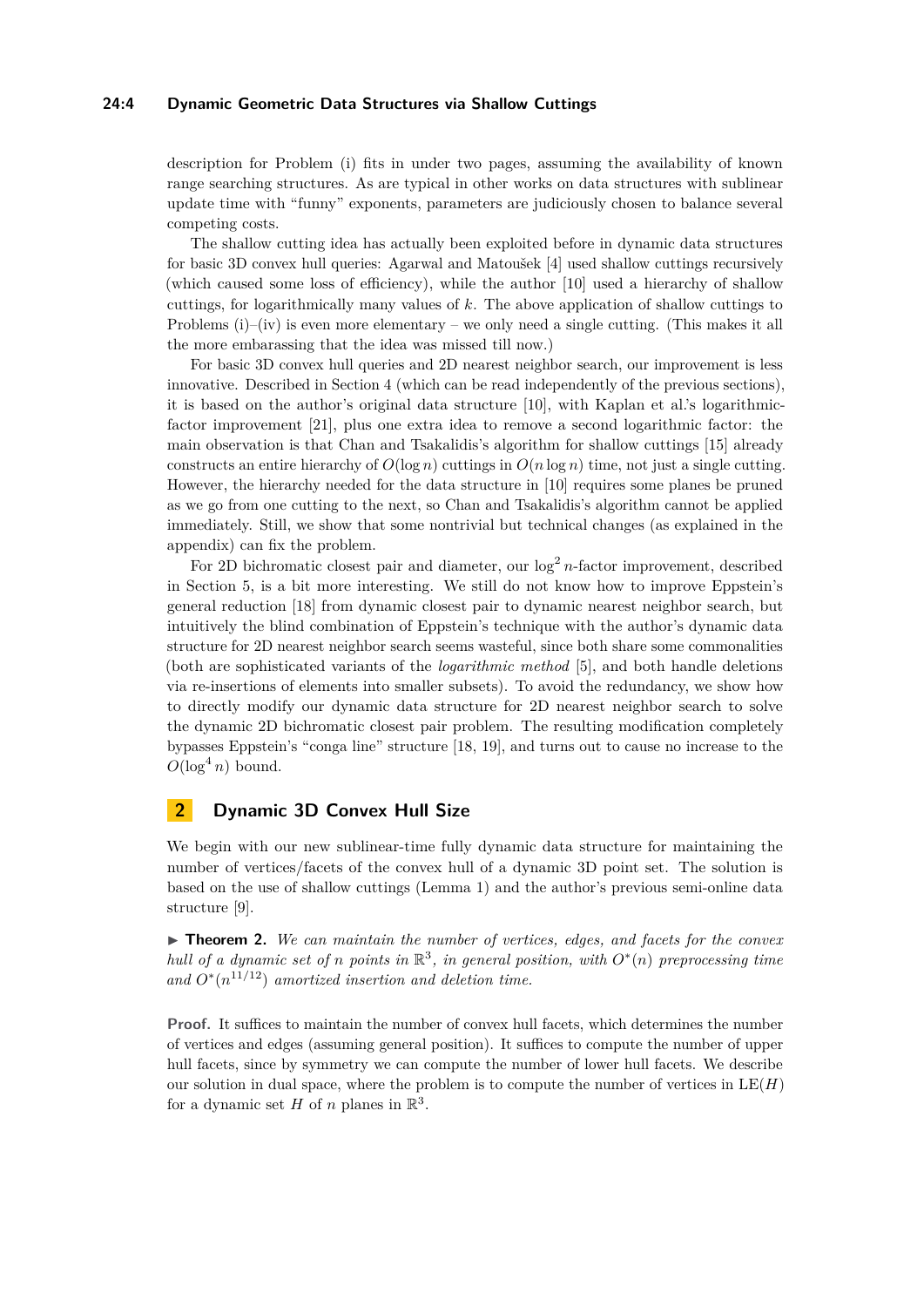Let *k* and *s* be parameters to be set later. We divide the update sequence into phases of *k* updates each. We maintain a decomposition of the set *H* into a deletion-only set  $H_0$  and a small set  $H_{bad}$  of "bad" planes.

**Preprocessing for each phase.** At the beginning of each phase, we construct a  $(k, O(k))$ shallow cutting  $\Gamma$  of *H* with  $O(n/k)$  cells, together with all their conflict lists, by Lemma [1.](#page-2-1) We set

 $H_0 = \{h \in H : h \text{ intersects at most } n/s \text{ cells}\}\$ and  $H_{bad} = H - H_0$ .

Since the total conflict list size is  $O(n/k \cdot k) = O(n)$ , we have  $|H_{bad}| = O(s)$ .

Let  $V_0$  and  $E_0$  be the set of vertices and edges of the portion of  $LE(H_0)$  covered by Γ, respectively. There are  $O(k)$  such vertices and edges per cell of Γ, and hence,  $|V_0|, |E_0|$  =  $O(n/k \cdot k) = O(n)$ . We preprocess  $V_0$  and  $E_0$  in  $O^*(n)$  time by known range searching and intersection searching techniques, so that

- we can count the number of points in  $V_0$  inside a query tetrahedron in  $O^*(n^{2/3})$  time  $\sim$ (this is 3D simplex range searching) [\[22,](#page-12-16) [11,](#page-12-17) [2\]](#page-11-3);
- we can count the number of line segments in  $E_0$  intersecting a query triangle in  $O^*(n^{3/4})$ time (as noted in [\[9\]](#page-12-9), we can first solve the case of lines and query halfplanes in  $\mathbb{R}^3$  using semialgebraic range searching [\[3\]](#page-11-4) in Plücker space, and then extend the solution for line segments and query triangles by a multi-level data structure [\[2\]](#page-11-3)).

These data structures can support insertions and deletions of points in  $V_0$  and line segments in  $E_0$  in  $O^*(1)$  time each. In addition, we preprocess  $H_0$  in a known dynamic lower envelope data structure in  $O^*(n)$  time, to support ray shooting queries in  $LE(H_0)$  in  $O^*(1)$  time and deletions in  $O<sup>*</sup>(1)$  time (e.g., see [\[4\]](#page-11-1) or Section [4\)](#page-8-0). The total preprocessing time per phase is  $O^*(n)$ . Amortized over *k* updates, the cost is  $O^*(n/k)$ .

**Inserting a plane** *h*. We just insert *h* to the list  $H_{bad}$ . Note that  $|H_{bad}| = O(s + k)$  at all times, since there are at most *k* insertions per phase.

**Deleting a plane** *h* **from**  $H_{bad}$ . We just remove *h* from the list  $H_{bad}$ .

**Deleting a plane** *h* **from**  $H_0$ . We consider each cell  $\Delta \in \Gamma$  intersected by *h*, and compute LE( $(H_0)$ ∆) from scratch in  $O(k \log k)$  time (since  $|(H_0)$ ∆ $| = O(k)$ ). As the number of cells intersected by *h* is at most  $n/s$ , this computation requires  $O<sup>*</sup>(kn/s)$  total time. The sets *V*<sup>0</sup> and *E*<sup>0</sup> undergo at most *O*(*kn/s*) changes, and their associated data structures can be updated in  $O^*(kn/s)$  time.

**Computing the answer.** To compute the number of vertices of  $LE(H) = LE(H_0 \cup H_{bad})$ , we first construct LE( $H_{bad}$ ) in  $O((s + k) \log(s + k))$  time, and triangulate all its  $O(s + k)$  faces. For each triangle  $\tau$  in this triangulation:

we count the number of vertices of  $V_0$  that lie directly below  $\tau$ , in  $O^*(n^{2/3})$  time; and we count the number of edges of  $E_0$  that intersect  $\tau$ , in  $O^*(n^{3/4})$  time.  $\equiv$ 

We sum up all these counts. In addition, for each edge of  $LE(H_{bad})$ , we test whether it intersects  $LE(H_0)$  by ray shooting in  $O^*(1)$  time, and increment the count if true. For each vertex of  $LE(H_{bad})$ , we test whether it is underneath  $LE(H_0)$  by vertical ray shooting in  $O<sup>*</sup>(1)$  time, and increment the count if true. Note that  $LE(H)$  is covered by  $\Gamma$  at all times, since there are at most *k* deletions per phase. The overall count thus gives the answer. The total time to compute the answer is  $O^*((s+k)n^{3/4})$ .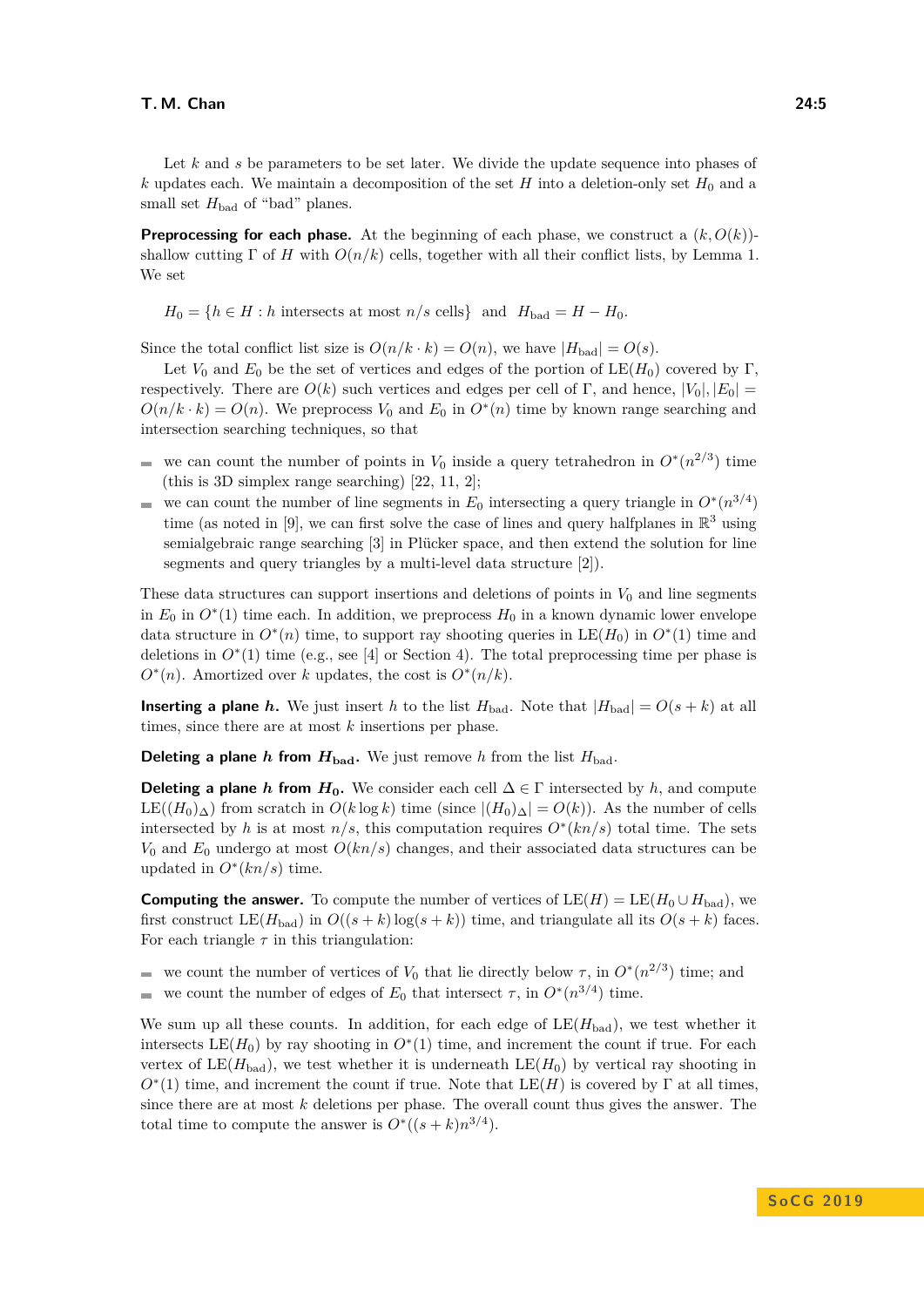## **24:6 Dynamic Geometric Data Structures via Shallow Cuttings**

**Analysis.** The overall amortized update time is

$$
O^*(n/k + kn/s + (s+k)n^{3/4}).
$$

The theorem follows by setting  $s = k^2$  and  $k = n^{1/12}$ 

The preprocessing time can be made  $O(n \log n)$  and space made  $O(n)$  by increasing the update time by an  $n^{\varepsilon}$  factor, via known trade-offs for range/intersection searching (with larger-degree partition trees). The method can be deamortized, using existing techniques [\[24\]](#page-12-18).

The same method can be adapted to maintain the sum or maximum of  $f(v)$  over all vertices  $v$  of  $LE(H)$ , for a general class of functions  $f$ . Instead of range counting, we store the set  $V_0$  of points for range sum or range maximum queries (which have similar complexity as range counting). For the set  $E_0$  of line segments, the base level of its multi-level data structure requires data structures  $\mathcal{S}_L$  for each canonical subset L of lines in  $\mathbb{R}^3$ , so that we can return the sum or maximum of  $f(\ell \cap h)$  over all  $\ell \in L$  for a query plane *h* in  $O^*(|L|^\alpha)$ time, supporting insertions and deletions in *L* in  $O<sup>*</sup>(1)$  time. If  $\alpha \leq 3/4$ , the final time bound of our algorithm remains  $O^*(n^{11/12})$ .

 $\triangleright$  **Theorem 3.** We can maintain the volume of the convex hull for a dynamic set of *n* points *in*  $\mathbb{R}^3$ , with *O*<sup>∗</sup>(*n*) *preprocessing time and O*<sup>∗</sup>(*n*<sup>11/12</sup>) *amortized insertion and deletion time.* 

**Proof.** Let *o* be a fixed point sufficiently far below all the input points. It suffices to maintain the sum of the volume of the tetrahedra  $op_1p_2p_3$  over all upper hull facets  $p_1p_2p_3$ , since by symmetry we can maintain a similar sum for lower hull facets and subtract. We map each point *p* to its dual plane  $h_p$ . Then the problem fits in the above framework, with  $f(v)$  equal to the volume of the tetrahedron  $op_1p_2p_3$  for a vertex *v* defined by the planes  $h_{p_1}, h_{p_2}, h_{p_3}$ . For a fixed line  $\ell$  defined by the planes  $h_{p_1}$  and  $h_{p_2}$ , observe that  $f(\ell \cap h_p)$  is a linear function over the 3 coordinates of *p*, since the volume of  $op_1p_2p$  can be expressed as a determinant. (This assumes that  $op_1p_2$  is oriented clockwise, which we can ensure at the base level of the multi-level data structure.) Thus, we can implement the base structures  $S_L$  with  $\alpha = 0$ , by simply summing the 4 coefficients of the associated linear functions over all  $\ell \in L$ .

**Theorem 4.** We can maintain the largest empty circle of a dynamic set of *n* points in  $\mathbb{R}^2$ , *under the restriction that the center lies inside a given triangle*  $\Delta_0$ *, with*  $O^*(n)$  *preprocessing time and*  $O^*(n^{11/12})$  *amortized insertion and deletion time.* 

**Proof.** By the standard lifting transformation, map each input point  $p = (a, b) \in \mathbb{R}^2$  to the plane  $h_p$  with equation  $z = -2ax - 2by + a^2 + b^2$  in  $\mathbb{R}^3$ . Add 3 near-vertical planes along the edges of  $\Delta_0$ . The largest empty circle problem reduces to finding a vertex  $v = (x, y, z)$ of the lower envelope of these planes, maximizing  $f(v) = x^2 + y^2 + z$ . For a fixed line  $\ell$ , observe that  $f(\ell \cap h_{(a,b)})$  is a fixed-degree rational function (ratio of two polynomials) in the 2 variables *a* and *b*. We can implement the base structures  $S_L$  with  $\alpha = 2/3$ , by known techniques for semialgebraic range searching in 3D [\[4\]](#page-11-1) (applied to the graphs of these bivariate functions).

We can obtain sublinear update time bounds for other similar problems, e.g., maintaining the minimum/maximum-area Delaunay triangle of a dynamic 2D point set. Another application is computing the number of maximal points, also called "skyline points" (which are points not dominated by other points), in a dynamic 3D point set:

 $\triangleright$  **Theorem 5.** We can maintain the number of maximal points in a dynamic set P of n points *in*  $\mathbb{R}^3$ , with *O*<sup>∗</sup>(*n*) *preprocessing time and O*<sup>∗</sup>(*n*<sup>2/3</sup>) *amortized insertion and deletion time.*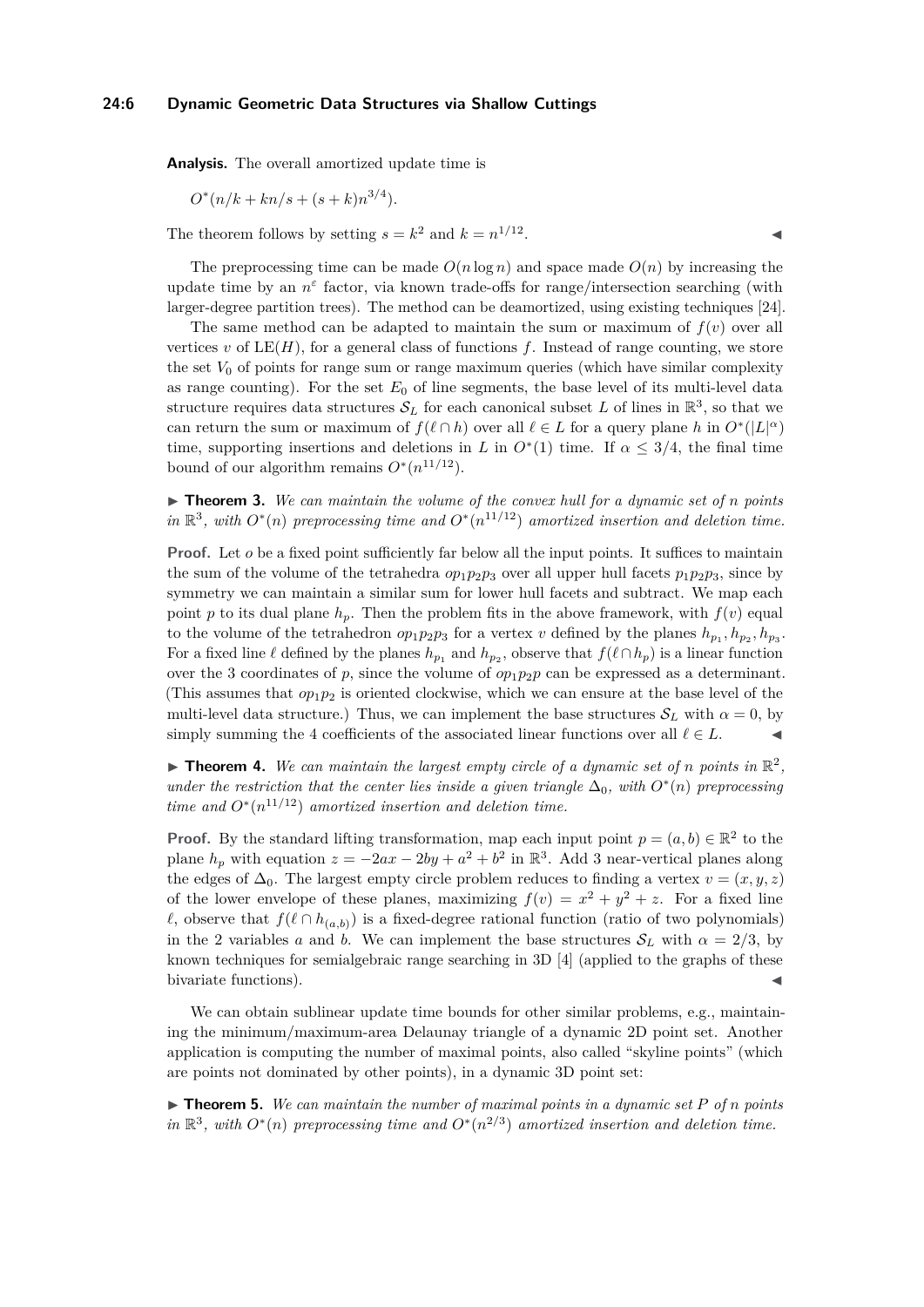**Proof.** The maximal points are vertices of the upper envelope of orthants  $(-\infty, a] \times (-\infty, b] \times$  $(-\infty, c]$  over all input points  $(a, b, c) \in P$  (the upper envelope is an orthogonal polyhedron). As is well known, an analogue of the shallow cutting lemma holds for such orthants in 3D (in fact, there is a transformation that maps such orthants to halfspaces in 3D); for example, see [\[13\]](#page-12-19). The same method can thus be adapted. In fact, it can be simplified. The data structure for  $V_0$  is for orthogonal range searching [\[16\]](#page-12-20), which has  $O^*(1)$  query and update time. The data structure  $E_0$  is not needed. The overall update time becomes

$$
O^{\ast}(n/k+kn/s+(s+k)).
$$

The theorem follows by setting  $s = k^2$  and  $k = n^{1/3}$ . J

We can similarly maintain the volume of a union of  $n$  boxes in  $\mathbb{R}^3$  in the case when all the boxes have a common corner point at the origin (this is called the *hypervolume indicator* problem) with  $O<sup>*</sup>(n<sup>2/3</sup>)$  update time (previously, an  $O<sup>*</sup>(\sqrt{n})$  bound was known only in the semi-online setting [\[9\]](#page-12-9)).

## <span id="page-6-0"></span>**3 Dynamic 2D Hausdorff Distance**

The method in Section [2](#page-3-0) can also be adapted to solve the dynamic 2D Hausdorff distance problem:

 $\triangleright$  **Theorem 6.** We can maintain the Hausdorff distance between two dynamic sets P and Q *of at most n* points in  $\mathbb{R}^2$ , with  $O^*(n)$  preprocessing time and  $O^*(n^{8/9})$  amortized insertion *and deletion time.*

**Proof.** By the standard lifting transformation, map each point  $p = (a, b) \in P$  to the plane  $h_p$  with equation  $z = -2ax - 2by + a^2 + b^2$  in  $\mathbb{R}^3$ . Let *H* be the resulting set of planes. For each point  $q \in Q$ , let  $\lambda_H(q)$  denote the point on LE(*H*) at the vertical line at *q*. The problem is to find the maximum of  $f(\lambda_H(q))$  over all  $q \in Q$ , where  $f(x, y, z) = x^2 + y^2 + z$ , for a dynamic set *H* of at most *n* planes and a dynamic set *Q* of at most *n* points.

Let *k* and *s* be parameters to be set later. We divide the update sequence into phases of  $k$  updates each. We maintain a decomposition of the set  $H$  into a deletion-only set  $H_0$  and a small set  $H_{bad}$  of "bad" planes, and a decomposition of the set  $Q$  into a deletion-only set  $Q_0$ and a small set *Q*bad of "bad" points.

**Preprocessing for each phase.** At the beginning of each phase, we construct a  $(k, O(k))$ shallow cutting  $\Gamma$  of *H* with  $O(n/k)$  cells, together with all their conflict lists, by Lemma [1.](#page-2-1) We further subdivide the cells to ensure that each cell contains at most *k* points of *Q* in its *xy*-projection; this can be done by  $O(n/k)$  additional vertical plane cuts, so the number of cells remains  $O(n/k)$ . We set

 $H_0 = \{h \in H : h \text{ intersects at most } n/s \text{ cells}\}\$ and  $H_{bad} = H - H_0$ .

Since the total conflict list size is  $O(n/k \cdot k) = O(n)$ , we have  $|H_{bad}| = O(s)$ .

We set  $Q_0 = Q$ . We compute  $\lambda_{H_0}(q)$  for all  $q \in Q$  in  $O(n \log n)$  time. Let  $\Lambda_0$  be the subset of points in  $\{\lambda_{H_0}(q) : q \in Q\}$  covered by Γ. We preprocess the point set  $\Lambda_0$  in known 3D simplex range searching data structures [\[22,](#page-12-16) [11,](#page-12-17) [2\]](#page-11-3) in *O*<sup>∗</sup> (*n*) time, to support the following queries in  $O^*(n^{2/3})$  time:

compute the maximum of  $f(v)$  over all points  $v \in \Lambda_0$  inside a query tetrahedron;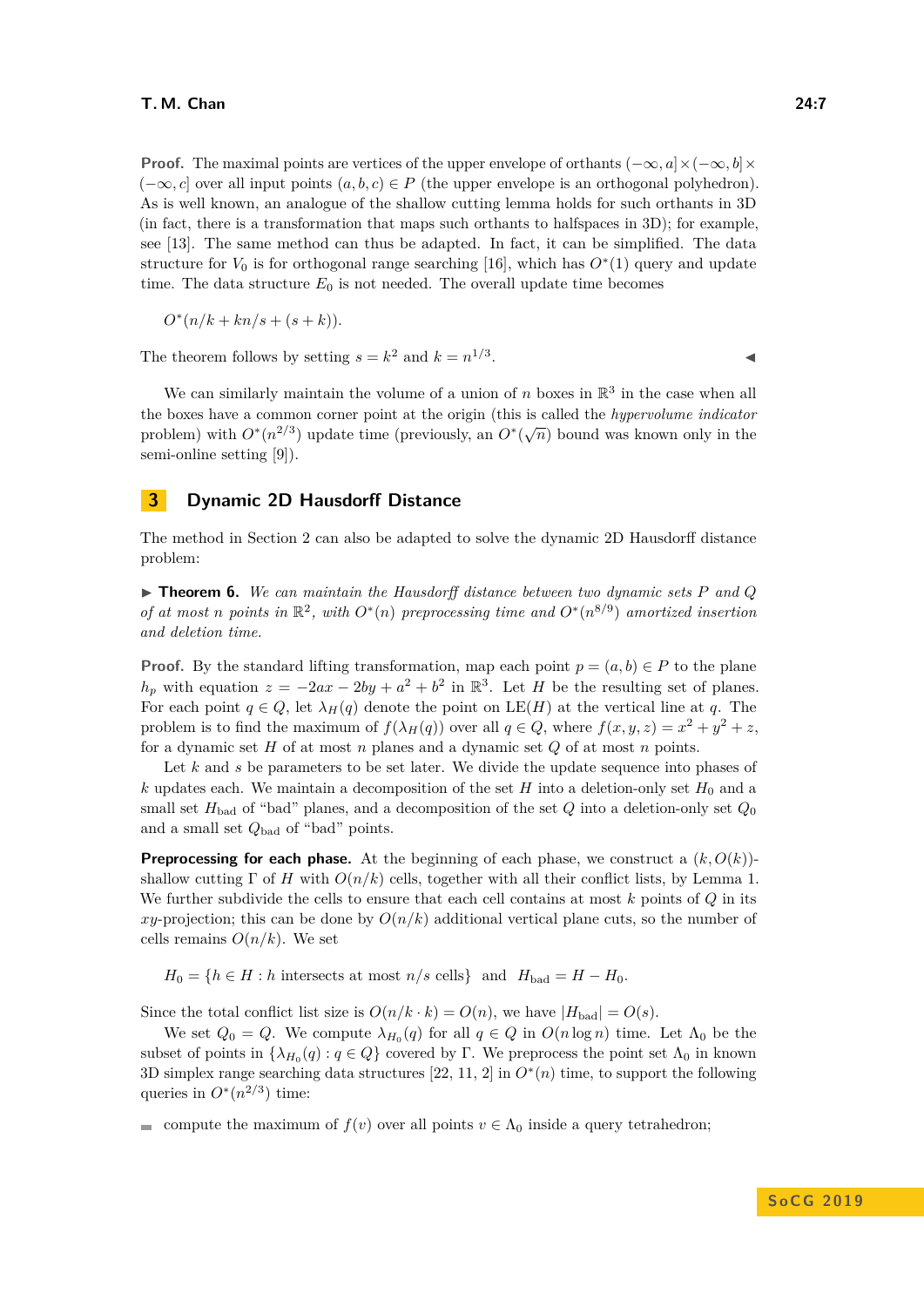## **24:8 Dynamic Geometric Data Structures via Shallow Cuttings**

compute the maximum of  $f(\lambda_{\{h_p\}}(x, y))$  over all points  $v = (x, y, z) \in \Lambda_0$  inside a query tetrahedron for a query plane  $h_p$ ; note that maximizing  $f(\lambda_{\{h_p\}}(x, y))$  is equivalent to maximizing the distance from  $(x, y)$  to  $p$  (so we can use a 2-level data structure, combining simplex range searching with 2D farthest neighbor searching).

The data structures can support insertions and deletions of points in  $\Lambda_0$  in  $O^*(1)$  time each. In addition, we preprocess  $H_0$  in a known dynamic lower envelope data structure in  $O^*(n)$ time, to support ray shooting queries in  $LE(H_0)$  in  $O^*(1)$  time and deletions in  $O^*(1)$  time  $(e.g., see [4] or Section 4).$  $(e.g., see [4] or Section 4).$  $(e.g., see [4] or Section 4).$  $(e.g., see [4] or Section 4).$  $(e.g., see [4] or Section 4).$ 

**Inserting a plane** *h* **to** *H* **or a point** *q* **to** *Q***. We just insert** *h* **to the list**  $H_{bad}$  **or** *q* **to the** list  $Q_{bad}$ . Note that  $|H_{bad}| = O(s+k)$  and  $|Q_{bad}| = O(k)$  at all times.

**Deleting a plane** *h* **from**  $H_{bad}$  **or a point** *q* **from**  $Q_{bad}$ . We just remove *h* from the list  $H_{bad}$  or *q* from the list  $Q_{bad}$ .

**Deleting a point** *q* **from**  $Q_0$ **.** We just remove  $\lambda_{H_0}(q)$  from the set  $\Lambda_0$  in  $O^*(1)$  time.

**Deleting a plane** *h* **from**  $H_0$ . We consider each cell  $\Delta \in \Gamma$  intersected by *h*, and compute *λ*(*H*<sub>0</sub>)∆</sub>(*q*) for all *q* ∈ *Q* in the *xy*-projection of  $\Delta$  from scratch in  $O(k \log k)$  time (since  $\Delta$  is intersected by  $O(k)$  planes in *H* and contains  $O(k)$  points of *Q* in its *xy*-projection). As the number of cells intersected by *h* is at most  $n/s$ , this computation takes  $O^*(kn/s)$  total time. The set  $\Lambda_0$  undergoes at most  $O(kn/s)$  changes, and its associated data structures can be updated in  $O^*(kn/s)$  time.

**Computing the answer.** To compute the maximum of  $f(\lambda_H(q))$  over all  $q \in Q$ , we first construct LE( $H_{bad}$ ) in  $O((s+k)\log(s+k))$  time, and triangulate all its  $O(s+k)$  faces. For each triangle  $\tau$  in this triangulation:

- We compute the maximum of  $f(v)$  over all  $v = (x, y, z) \in \Lambda_0$  that lie directly below  $\tau$ , in  $O^*(n^{2/3})$  time. Note that for all such *v*, the  $\lambda_H(x, y) = \lambda_{H_0}(x, y) = v$ .
- We let *h* be the plane through  $\tau$  and compute the maximum of  $f(\lambda_{\{h\}}(x,y))$  over all  $v = (x, y, z) \in \Lambda_0$  that lie directly above  $\tau$ , in  $O^*(n^{2/3})$  time. Note that for all such *v*,  $λ$ *H*(*x, y*) =  $λ$ <sub>{*h*}</sub>(*x, y*).

In addition, for each  $q \in Q_{bad}$ , we compute  $\lambda_H(q)$  by vertical ray shooting in  $LE(H_0)$  and LE( $H_{bad}$ ) in  $O^*(1)$  time; we take the maximum of  $f(\lambda_H(q))$  for these points. Note that  $LE(H)$  is covered by  $\Gamma$  at all times, since there are at most k deletions per phase. The overall maximum thus gives the answer. The total time to compute the answer is  $O^*((s+k)n^{2/3})$ .

**Analysis.** The overall amortized update time is

$$
O^*(n/k + kn/s + (s+k)n^{2/3}).
$$

The theorem follows by setting  $s = k^2$  and  $k = n^{1/9}$ . John J. J. J. J. J. J. J. J. J. J.

We can similarly solve the dynamic 2D discrete 1-center problem, by switching lower with upper envelopes and maximum with minimum:

**Theorem 7.** We can maintain the discrete 1-center of a dynamic set of *n* points in  $\mathbb{R}^2$ , *with*  $O^*(n)$  preprocessing time and  $O^*(n^{8/9})$  amortized insertion and deletion time.

It is possible to slightly improve the  $O^*(n^{8/9})$  bound to  $O^*(n^{5/6})$  in the preceding two theorems: the key observation is that the point set  $\Lambda_0$  is in convex position, and in the convex-position case, the  $O^*(n^{2/3})$  query time for 3D simplex range searching can be improved to  $O^*(\sqrt{n})$ , as shown by Sharir and Zaban [\[27\]](#page-12-21). (The same observation also improves the author's previous  $O^*(n^{5/6})$  result to  $O^*(n^{3/4})$  in the semi-online setting.)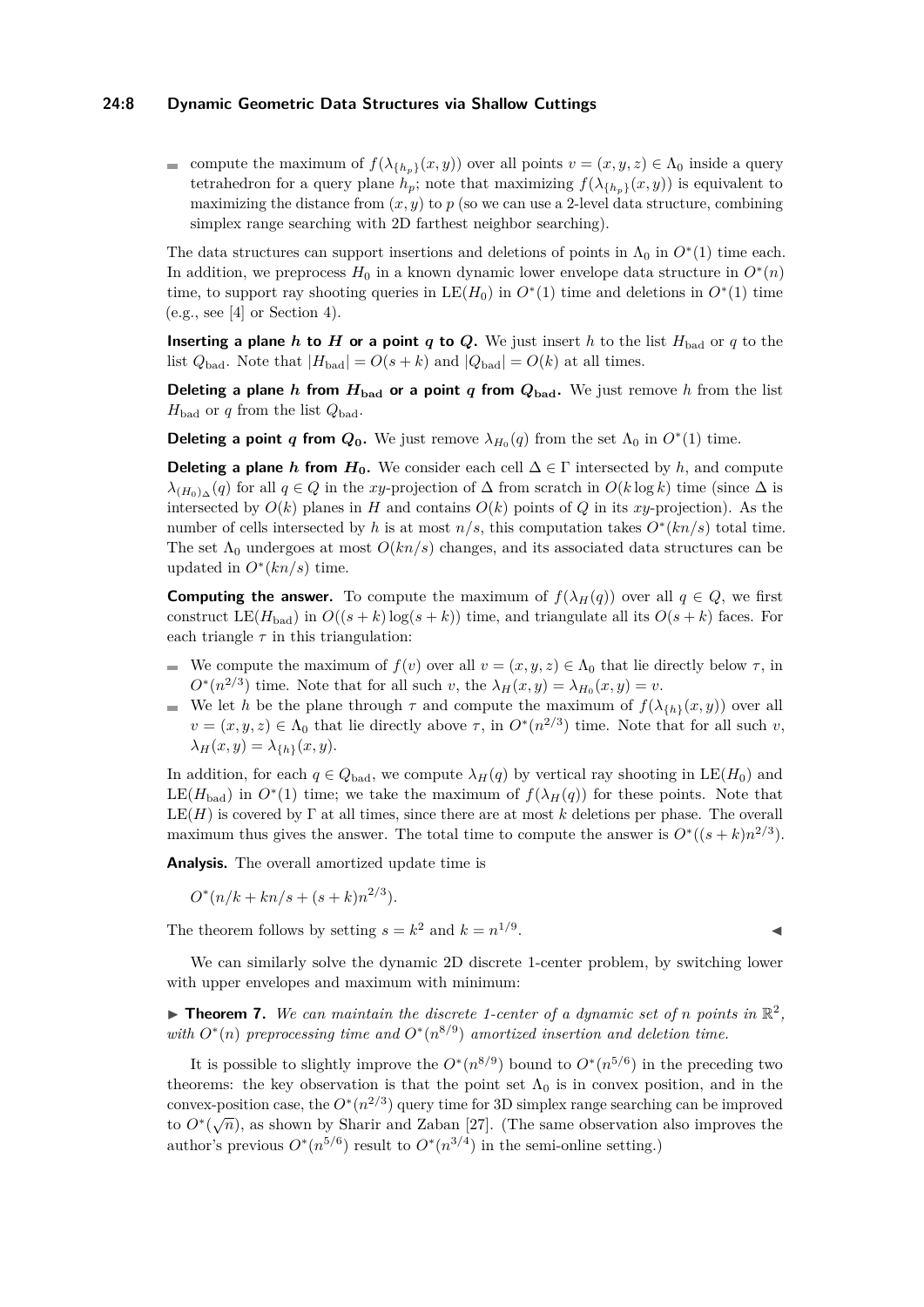It remains open whether the dynamic Hausdorff distance and discrete 1-center problem in dimensions  $d > 3$  can similarly be solved in sublinear time. The author's previous paper [\[9\]](#page-12-9) gave an  $O^*(n^{1-1/(d+1)(d/2)+1})$ -time algorithm but only in the semi-online setting. In higher dimensions, the size of shallow cuttings becomes too large for the approach to be effective.

## <span id="page-8-0"></span>**4 Dynamic 3D Convex Hull Queries**

In this section, we present a slightly improved data structure for extreme point queries for a dynamic 3D convex hull, by combining the author's previous data structure [\[10\]](#page-12-3) (as refined by Kaplan et al. [\[21\]](#page-12-5)) with a modification of Chan and Tsakalidis's algorithm for constructing a hierarchy of shallow cuttings [\[15\]](#page-12-14).

To describe the latter, we need a definition: Given a set  $H$  of  $n$  planes in  $\mathbb{R}^3$  and a collection  $\Gamma_{\text{in}}$  of cells, a  $\Gamma_{\text{in}}$ *-restricted* (*k, K*)*-shallow cutting* is a collection  $\Gamma_{\text{out}}$  of cells covering  $\{p \in \mathbb{R}^3 : p \text{ is covered by } \Gamma_{\text{in}} \text{ and has level at most } k\}$ , such that each cell in  $\Gamma_{\text{out}}$ intersects at most *K* planes. We note that Chan and Tsakalidis's algorithm, with some technical modifications, can prove the following lemma. (The proof requires knowledge of Chan and Tsakalidis's paper, and is deferred to the full paper.)

<span id="page-8-2"></span>▶ **Lemma 8.** *There exist constants b*, *c*, and *c*<sup> $\prime$ </sup> such that the following is true: For a set *H of at most n* planes in  $\mathbb{R}^3$  $\mathbb{R}^3$  and a parameter  $k \in [1, n]$ , given a  $(-\infty, cbb)$ -shallow cutting<sup>3</sup>  $\Gamma$ <sub>in</sub> with at most  $c'n/(bk)$  downward cells, together with their conflict lists, we can construct a Γin*-restricted* (*k, ck*)*-shallow cutting* Γout *with at most c* <sup>0</sup>*n/k downward cells, together with their conflict lists, in*  $O(n + (n/k) \log(n/k))$  *deterministic time.* 

We now redescribe the author's previous data structure [\[10\]](#page-12-3) for 3D extreme point queries, with slight changes to incorporate Lemma [8.](#page-8-2) The redescription uses a recursive form of the logarithmic method [\[5\]](#page-11-2), which should be a little easier to understand than the original description.

 $\blacktriangleright$  **Theorem 9.** We can maintain a set of *n* points in  $\mathbb{R}^3$ , with  $O(n \log n)$  preprocessing time,  $O(\log^2 n)$  *amortized insertion time, and*  $O(\log^4 n)$  *amortized deletion time, so that we can answer find the extreme point of the convex hull along any query direction in*  $O(\log^2 n)$  *time.* 

**Proof.** We describe our solution in dual space, where we want to answer vertical ray shooting queries for  $LE(H)$ , i.e., find the lowest plane of *H* at a query vertical line, for a dynamic set *H* of *n* planes in  $\mathbb{R}^3$ .

**Preprocessing**. Our preprocessing algorithm is given by the pseudocode below (ignoring trivial base cases), with the constants  $b, c, c'$  from Lemma  $8:4$  $8:4$ 

preprocess(*H*):

- 1.  $H_0 = H$ ,  $\Gamma_0 = {\mathbb R}^3$ ,  $\ell = \log_b n$
- 2. for  $i = 1, ..., \ell$  do {
- 3.  $\Gamma_i = \text{a } \Gamma_{i-1}$ -restricted  $(n/b^i, cn/b^i)$ -shallow cutting of  $H_{i-1}$  with at most  $c'b^i$  cells
- 4.  $H_i = H_{i-1} \{h \in H : h \text{ intersects more than } 2cc'\ell \text{ cells of } \Gamma_1 \cup \cdots \cup \Gamma_i\}$
- 5. for each  $\Delta \in \Gamma_i$ , compute the conflict list  $(H_i)_{\Delta}$  and initialize  $k_{\Delta} = 0$ }

<span id="page-8-1"></span><sup>&</sup>lt;sup>3</sup> In a  $(-\infty, k)$ -shallow cutting, the cells are not required to cover any particular region.

<span id="page-8-3"></span><sup>4</sup> Line 4 is where Kaplan et al.'s improvement lies [\[21\]](#page-12-5). The original data structure from [\[10\]](#page-12-3) basically had  $H_i = H_{i-1} - \{\hat{h} \in H : h \text{ intersects more than } 2cc' \ell \text{ cells of } \Gamma_i\}.$ 

**S o C G 2 0 1 9**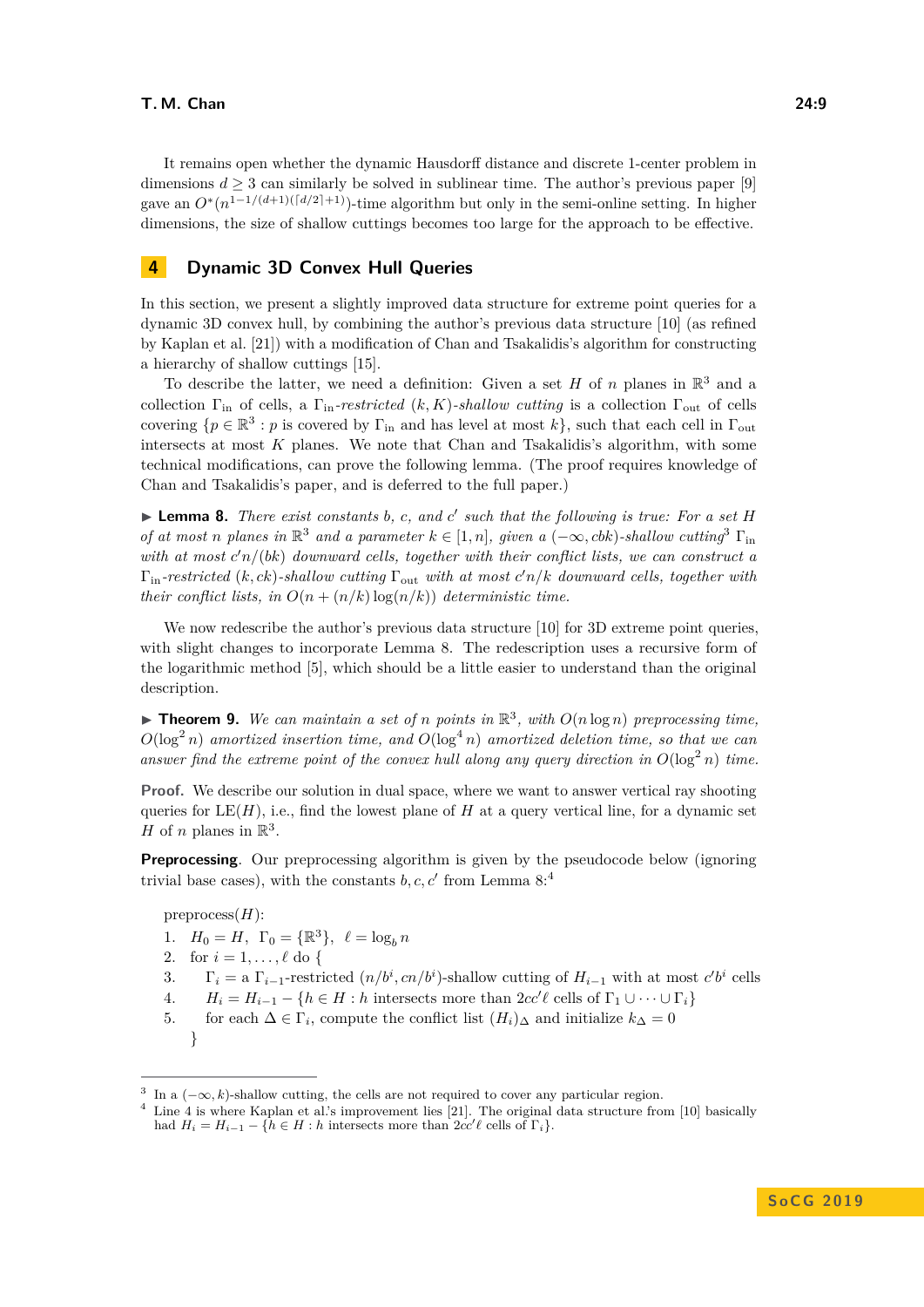## **24:10 Dynamic Geometric Data Structures via Shallow Cuttings**

- 6. preprocess  $H_\ell$  for static vertical ray shooting
- 7.  $H_{bad} = H H_{\ell}$
- 8. preprocess $(H_{bad})$

Note that  $\Gamma_{i-1}$  is a  $(-\infty, cn/b^{i-1})$ -shallow cutting of  $H_{i-2}$ , and consequently a  $(-\infty,$  $cn/b^{i-1}$ )-shallow cutting of  $H_{i-1}$ , since  $H_{i-1} \subseteq H_{i-2}$ . Given  $\Gamma_{i-1}$  and its conflict lists, we can thus apply Lemma [8](#page-8-2) to compute  $\Gamma_i$  and its conflict lists, in  $O(n + b^i \log b^i)$  time. The total time for lines 1-5 is  $O(n \log n + \sum_{i=1}^{\ell} b^i \log b^i) = O(n \log n)$ . Line 6 takes  $O(n \log n)$ time (by a planar point location method [\[16\]](#page-12-20)).

We claim that  $|H_{bad}| \leq n/2$ . To see this, consider each  $h \in H_{bad}$ . Let *i* be the index with  $h \in H_{i-1} - H_i$ . Then *h* intersects more than  $2cc'\ell$  cells of  $\Gamma_1 \cup \cdots \cup \Gamma_i$ ; send a charge from *h* to each of these cells. Each cell in  $\Gamma_j$  receives charges only from planes in  $H_{j-1}$ that intersect the cell. Thus, the total number of charges is at least  $2cc'\ell|H_{bad}|$  and is at most  $\sum_{j=1}^{\ell} c n/b^j \cdot c'b^j = c c' \ell n$ . The claim follows. The preprocessing time thus satisfies the recurrence  $P(n) \leq P(n/2) + O(n \log n)$ , which gives  $P(n) = O(n \log n)$ .

**Inserting a plane** *h***.** We simply insert *h* to  $H_{bad}$  recursively. When  $|H_{bad}|$  reaches  $3n/4$ , we rebuild the data structure for *H*. It takes  $\Omega(n)$  updates for a rebuild to occur. The amortized insertion time thus satisfies the recurrence  $I(n) \leq I(3n/4) + O(P(n)/n) = I(3n/4) + O(\log n)$ , which gives  $I(n) = O(\log^2 n)$ .

**Deleting a plane** *h***.** The deletion algorithm is as follows:

 $delete(H, h)$ : 1. for  $i = 1, ..., \ell$  do 2. for each  $\Delta \in \Gamma_i$  with  $h \in (H_i)_{\Delta}$  do { 3. increment *k*<sup>∆</sup> 4. if  $k_{\Delta} \geq n/b^{i+1}$  then 5. for all  $h \in (H_i)_{\Delta}$  that are still in *H* but not yet in  $H_{\text{bad}}$ , insert *h* to  $H_{\text{bad}}$ } 6. if  $h \in H_{bad}$  then delete $(H_{bad}, h)$ 

Let *i* be the largest index with  $h \in H_i$ . Then *h* intersects at most  $2cc'\ell = O(\log n)$  cells of  $\Gamma_1 \cup \cdots \cup \Gamma_i$ . Thus, in each deletion, lines 3–5 are executed  $O(\log n)$  times.

In lines 3–5, it takes  $n/b^{i+1}$  increments of  $k_{\Delta}$  to cause the  $|(H_i)_{\Delta}| \leq cn/b^i$  planes to be inserted to  $H_{bad}$ . Thus, each increment triggers  $O(1)$  amortized number of insertions to  $H_{bad}$ , and so a deletion triggers  $O(\log n)$  amortized number of insertions to  $H_{bad}$ . The amortized deletion time thus satisfies the recurrence  $D(n) \leq D(3n/4) + O(\log n)I(3n/4) =$  $D(3n/4) + O(\log^3 n)$ , which gives  $D(n) = O(\log^4 n)$ .

**Answering the query for a vertical line**  $q$ . We first answer the query for the static set  $H<sub>o</sub>$ in  $O(\log n)$  time (by planar point location); if the returned plane has already been deleted, ignore the answer. We then recursively answer the query for  $H_{bad}$ , and return the lowest of all the planes found. The query time satisfies the recurrence  $Q(n) \leq Q(3n/4) + O(\log n)$ , which gives  $Q(n) = O(\log^2 n)$ .

**Correctness of the query algorithm.** To prove correctness, let *h* <sup>∗</sup> be the lowest plane at *q* and  $v^* = h^* \cap q$ . If  $h^* \in H_{bad}$ , correctness follows by induction. So, assume that  $h^* \notin H_{bad}$ .

If  $v^*$  is covered by  $\Gamma_\ell$ , say, by the cell  $\Delta \in \Gamma_\ell$ , then either  $v^*$  is on  $LE(H_\ell)$ , in which case the algorithm would have correctly found  $h^*$ , or some plane in  $(H_\ell)_{\Delta}$  has been deleted from *H*, in which case all active planes of  $(H_\ell)_{\Delta}$ , including  $h^*$ , would have been inserted to  $H_{bad}$ .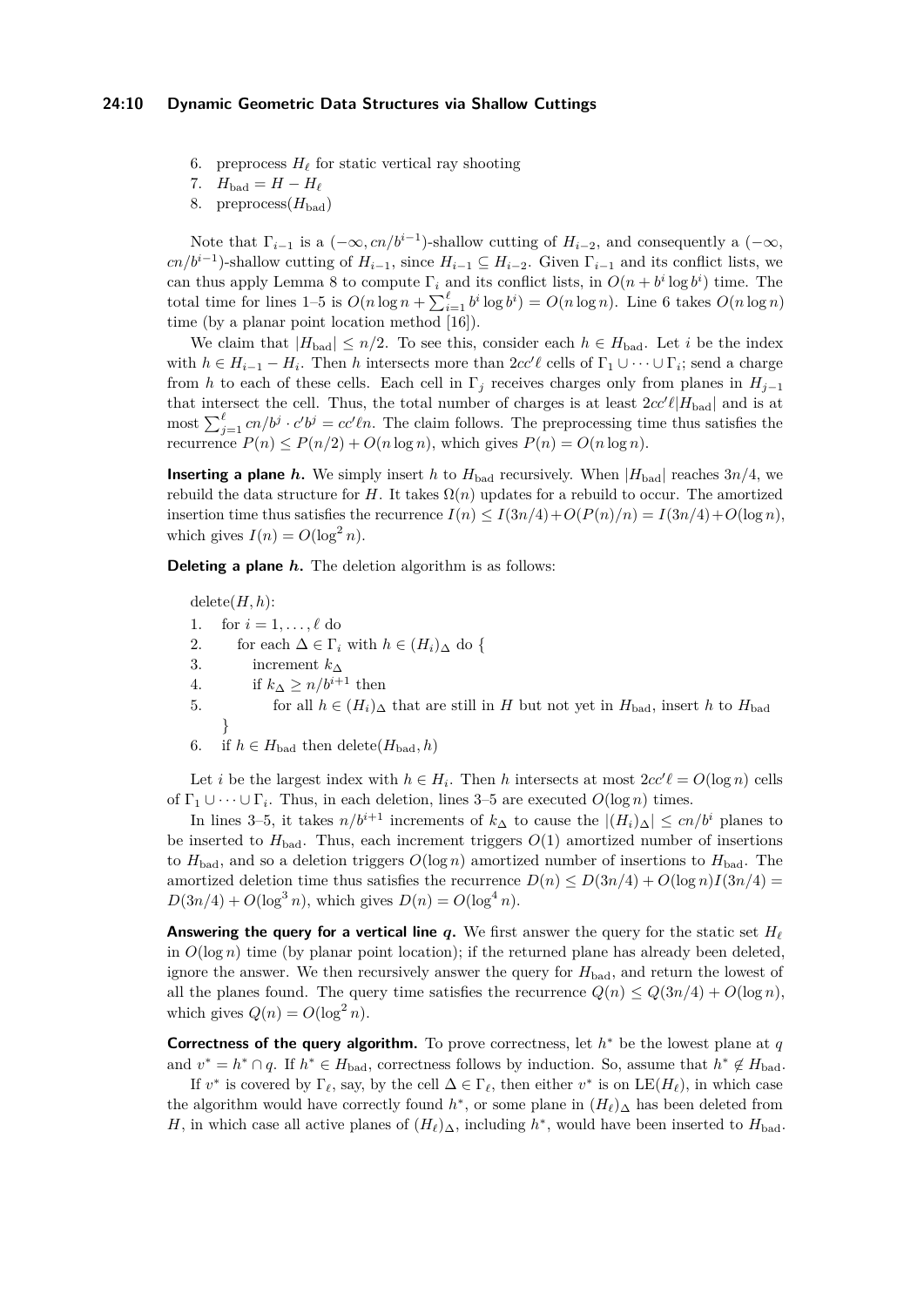#### **T. M. Chan 24:11**

Otherwise, let *i* be an index such that  $v^*$  is not covered by  $\Gamma_i$  but is covered by  $\Gamma_{i-1}$ , say, by the cell  $\Delta \in \Gamma_{i-1}$ . Since  $\Gamma_i$  is a  $\Gamma_{i-1}$ -restricted  $(n/b^i, cn/b^i)$ -shallow cutting of  $H_{i-1}$ , it follows that  $v^*$  must have level more than  $n/b^i$  in  $H_{i-1}$ . In order for  $v^*$  to be the answer, the more than  $n/b^i$  planes of  $H_{i-1}$  below  $v^*$  must have been deleted from *H*. But then all active planes of  $(H_{i-1})$ ∆, including  $h^*$ , would have been inserted to  $H_{bad}$ .

By the standard lifting transformation, we obtain:

 $\triangleright$  **Corollary 10.** We can maintain a set of *n* points in  $\mathbb{R}^2$ , with  $O(n \log n)$  preprocessing time,  $O(\log^2 n)$  *amortized insertion time, and*  $O(\log^4 n)$  *amortized deletion time, so that we can* answer find the nearest neighbor to any query point in  $O(\log^2 n)$  time.

The space usage in the above data structure is  $O(n \log n)$ , but can be improved to  $O(n)$ , by following an idea mentioned in [\[10\]](#page-12-3) (due to Afshani): instead of storing conflict lists explicitly, generate conflict lists on demand by using a known optimal (static) linear-space data structure for halfspace range reporting [\[1\]](#page-11-5).

Following [\[10\]](#page-12-3), we can use the same dynamic data structure to answer other basic types of 3D convex hull queries, e.g., *gift wrapping queries* (finding the two tangents of the hull with a query line outside the hull) in  $O(\log^2 n)$  time and *line-intersection queries* (intersecting the hull with a query line) in  $O(\log^4 n \log^{O(1)} \log n)$  time. The latter corresponds to *3D linear programming queries* in dual space. The dynamic data structure can be adapted to maintain the *smallest enclosing circle* of a 2D point set. Following [\[12\]](#page-12-2), the dynamic data structure can also be adapted to answer 3D halfspace range reporting queries.

## <span id="page-10-0"></span>**5 Dynamic 2D Bichromatic Closest Pair**

We now adapt the data structure in Section [4](#page-8-0) to solve the dynamic 2D bichromatic closest pair problem:

 $\blacktriangleright$  **Theorem 11.** We can maintain the closest pair between two dynamic sets P and Q of at *most n points* in  $\mathbb{R}^2$ , with  $O(n \log n)$  *preprocessing time,*  $O(\log^2 n)$  *amortized insertion time,* and  $O(\log^4 n)$  *amortized deletion time.* 

**Proof.** By the standard lifting transformation, map each input point  $p = (a, b)$  to the plane  $h_p$  with equation  $z = -2ax - 2by + a^2 + b^2$  in  $\mathbb{R}^3$ . Let  $H = \{h_p : p \in P\}$ . For each point  $q \in Q$ , let  $\lambda_H(q)$  denote the point on  $LE(H)$  at the vertical line at *q*. Let  $J = \{h_q : q \in Q\}$ . For each point  $p \in P$ , define  $\lambda_J(p)$  similarly. We want to compute the minimum of  $f(\lambda_H(q))$ over all  $q \in Q$ , where  $f(x, y, z) = x^2 + y^2 + z$ , which is equivalent to the minimum of  $f(\lambda_J(p))$ over all  $p \in P$ .

**Preprocessing.** We maintain a global heap, whose minimum gives the answer. We modify the preprocess $(H)$  algorithm in Section [4:](#page-8-0)

preprocess(*H, J*):

- 1. run lines 1–7 of the preprocess(*H*) algorithm on *H*
- 2. for each  $h_q \in J$ , add  $f(\lambda_{H_\ell}(q))$  to the heap
- 3. run lines 1–7 of the preprocess(*H*) algorithm but with *H*'s replaced by *J*'s
- 4. for each  $h_p \in H$ , add  $f(\lambda_{J_\ell}(p))$  to the heap
- 5. preprocess $(H_{bad}, J_{bad})$

As in Section [4,](#page-8-0) the preprocessing time satisfies the recurrence  $P(n) \leq P(n/2) + O(n \log n)$ , which gives  $P(n) = O(n \log n)$ .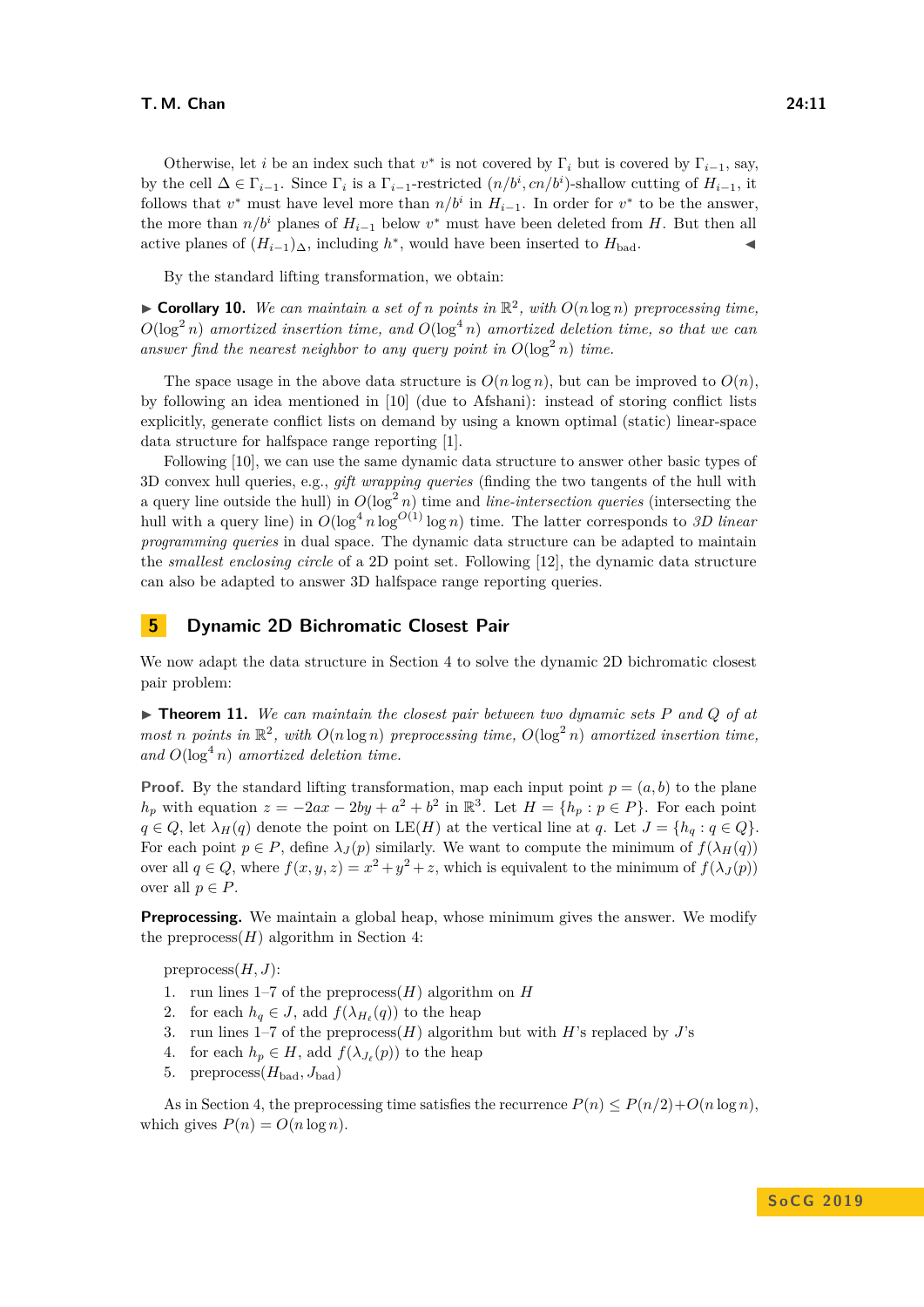## **24:12 Dynamic Geometric Data Structures via Shallow Cuttings**

**Inserting a plane**  $h_p$  **to** *H***.** We recursively insert  $h_p$  to  $H_{bad}$ . We also compute  $\lambda_{J_\ell}(p)$  in  $O(\log n)$  time (by planar point location), and add  $f(\lambda_{J_{\ell}}(p))$  to the heap.

When  $|H_{\text{bad}}|$  or  $|J_{\text{bad}}|$  reaches  $3n/4$ , we rebuild the data structure for *H* and *J*. It takes  $\Omega(n)$  updates for a rebuild to occur. The amortized insertion time thus satisfies the recurrence  $I(n) \leq I(3n/4) + O(\log n) + O(P(n)/n) = I(3n/4) + O(\log n)$ , which gives  $I(n) = O(\log^2 n)$ .

**Inserting a plane**  $h_q$  **to**  $J$ **.** Symmetric to the above.

**Deleting a plane**  $h_p$  **from** *H*. We run lines 1–5 of the delete(*H, h*) algorithm in Section [4](#page-8-0) (with  $h = h_p$ ). In the heap, we remove all entries  $f(\lambda_{H_\ell}(q))$  that has  $\lambda_{H_\ell}(q) = \lambda_{\{h_p\}}(q)$ . If  $h_p \in H_{bad}$ , we further recursively delete  $h_p$  from  $H_{bad}$ . We also remove  $f(\lambda_{J_\ell}(p))$  from the heap.

For the analysis, we can charge removals of entries from the heap to their corresponding insertions, by amortization. The amortized deletion time thus satisfies the recurrence  $D(n) \leq D(3n/4) + O(\log n)I(3n/4) = D(3n/4) + O(\log^3 n)$ , which gives  $D(n) = O(\log^4 n)$ .

**Deleting a plane** *h<sup>q</sup>* **from** *J***.** Symmetric to the above.

**Correctness.** Let  $p^*q^*$  be the closest pair with  $p^* \in P$  and  $q^* \in Q$ . If both  $h_{p^*} \in H_{bad}$  and  $h_{q^*} \in J_{bad}$ , correctness follows by induction. Otherwise, assume without loss of generality that  $h_{p^*} \notin H_{bad}$ . (The case  $J_{q^*} \notin J_{bad}$  is symmetric.) Let  $v^* = \lambda_H(q^*)$ . The rest of the correctness argument is essentially identical to that in Section [4:](#page-8-0)

If  $v^*$  is covered by  $\Gamma_\ell$ , say, by the cell  $\Delta \in \Gamma_\ell$ , then either  $v^*$  is on  $LE(H_\ell)$ , in which case the algorithm would have included  $f(\lambda_H(q^*))$  in the heap, or some plane in  $(H_\ell)_{\Delta}$  has been deleted from *H*, in which case all active planes of  $(H_\ell)_{\Delta}$ , including  $h_{p^*}$ , would have been inserted to  $H_{bad}$ .

Otherwise, let *i* be an index such that  $v^*$  is not covered by  $\Gamma_i$  but is covered by  $\Gamma_{i-1}$ , say, by the cell  $\Delta \in \Gamma_{i-1}$ . Since  $\Gamma_i$  is a  $\Gamma_{i-1}$ -restricted  $(n/b^i, cn/b^i)$ -shallow cutting of  $H_{i-1}$ , it follows that  $v^*$  must have level more than  $n/b^i$  in  $H_{i-1}$ . In order for  $v^*$  to be the answer, the more than  $n/b^i$  planes of  $H_{i-1}$  below  $v^*$  must have been deleted from *H*. But then all active planes of  $(H_{i-1})_{\Delta}$ , including  $h_{p^*}$ , would have been inserted to  $H_{bad}$ .

We can similarly solve the diameter problem, by replacing min with max and lower with upper envelopes:

**Theorem 12.** We can maintain the diameter of a dynamic set of *n* points in  $\mathbb{R}^2$ , with  $O(n \log n)$  *preprocessing time,*  $O(\log^2 n)$  *amortized insertion time, and*  $O(\log^4 n)$  *amortized deletion time.*

#### **References**

<span id="page-11-5"></span>**1** Peyman Afshani and Timothy M. Chan. Optimal halfspace range reporting in three dimensions. In *Proc. 20th ACM-SIAM Sympos. Discrete Algorithms (SODA)*, pages 180–186, 2009. URL: <http://dl.acm.org/citation.cfm?id=1496770.1496791>.

<span id="page-11-3"></span>**<sup>2</sup>** Pankaj K. Agarwal. Simplex range searching and its variants: A review. In M. Loebl, J. Nešetril, and R. Thomas, editors, *Journal through Discrete Mathematics*. Springer, to appear.

<span id="page-11-4"></span>**<sup>3</sup>** Pankaj K. Agarwal and Jiří Matoušek. On range searching with semialgebraic sets. *Discrete Comput. Geom.*, 11:393–418, 1994. [doi:10.1007/BF02574015](http://dx.doi.org/10.1007/BF02574015).

<span id="page-11-1"></span>**<sup>4</sup>** Pankaj K. Agarwal and Jiří Matoušek. Dynamic half-space range reporting and its applications. *Algorithmica*, 13(4):325–345, 1995. [doi:10.1007/BF01293483](http://dx.doi.org/10.1007/BF01293483).

<span id="page-11-2"></span>**<sup>5</sup>** Jon Louis Bentley and James B. Saxe. Decomposable searching problems I: static-to-dynamic transformation. *J. Algorithms*, 1(4):301–358, 1980. [doi:10.1016/0196-6774\(80\)90015-2](http://dx.doi.org/10.1016/0196-6774(80)90015-2).

<span id="page-11-0"></span>**<sup>6</sup>** Gerth Stølting Brodal and Riko Jacob. Dynamic planar convex hull. In *Proc. 43rd Sympos. Found. Comput. Sci. (FOCS)*, pages 617–626, 2002. [doi:10.1109/SFCS.2002.1181985](http://dx.doi.org/10.1109/SFCS.2002.1181985).